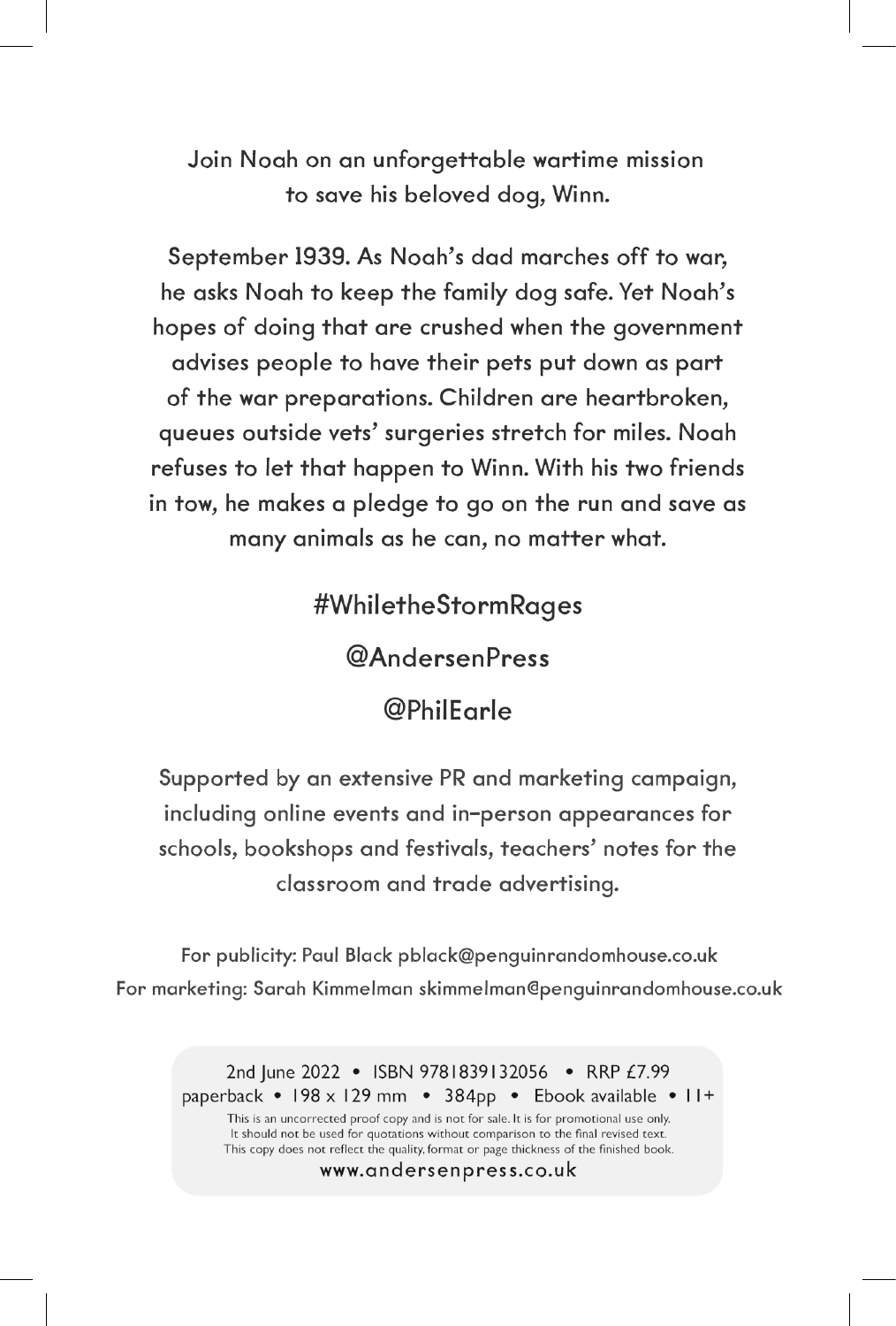Also by Phil Earle

*When the Sky Falls*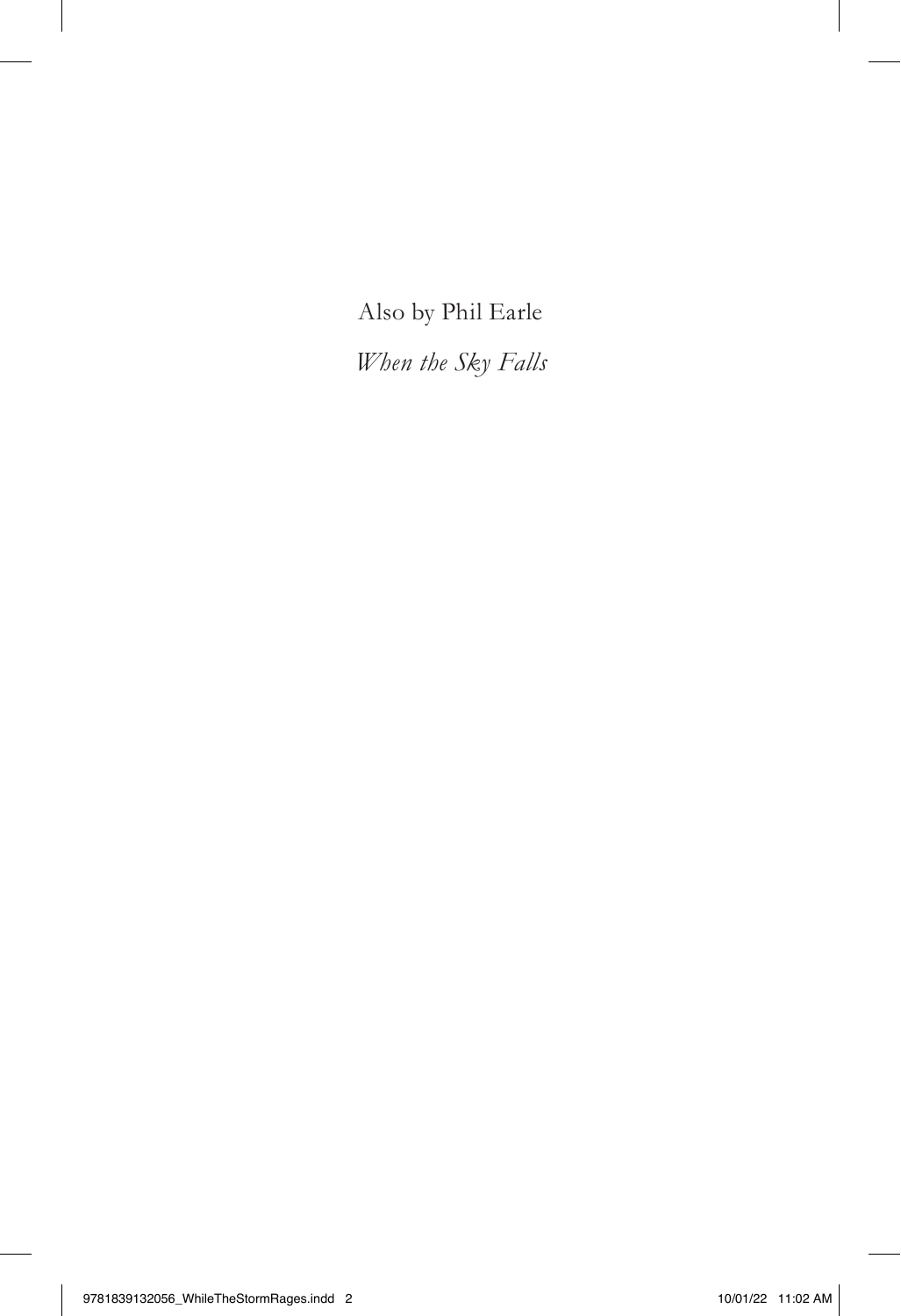

## Phil Earle

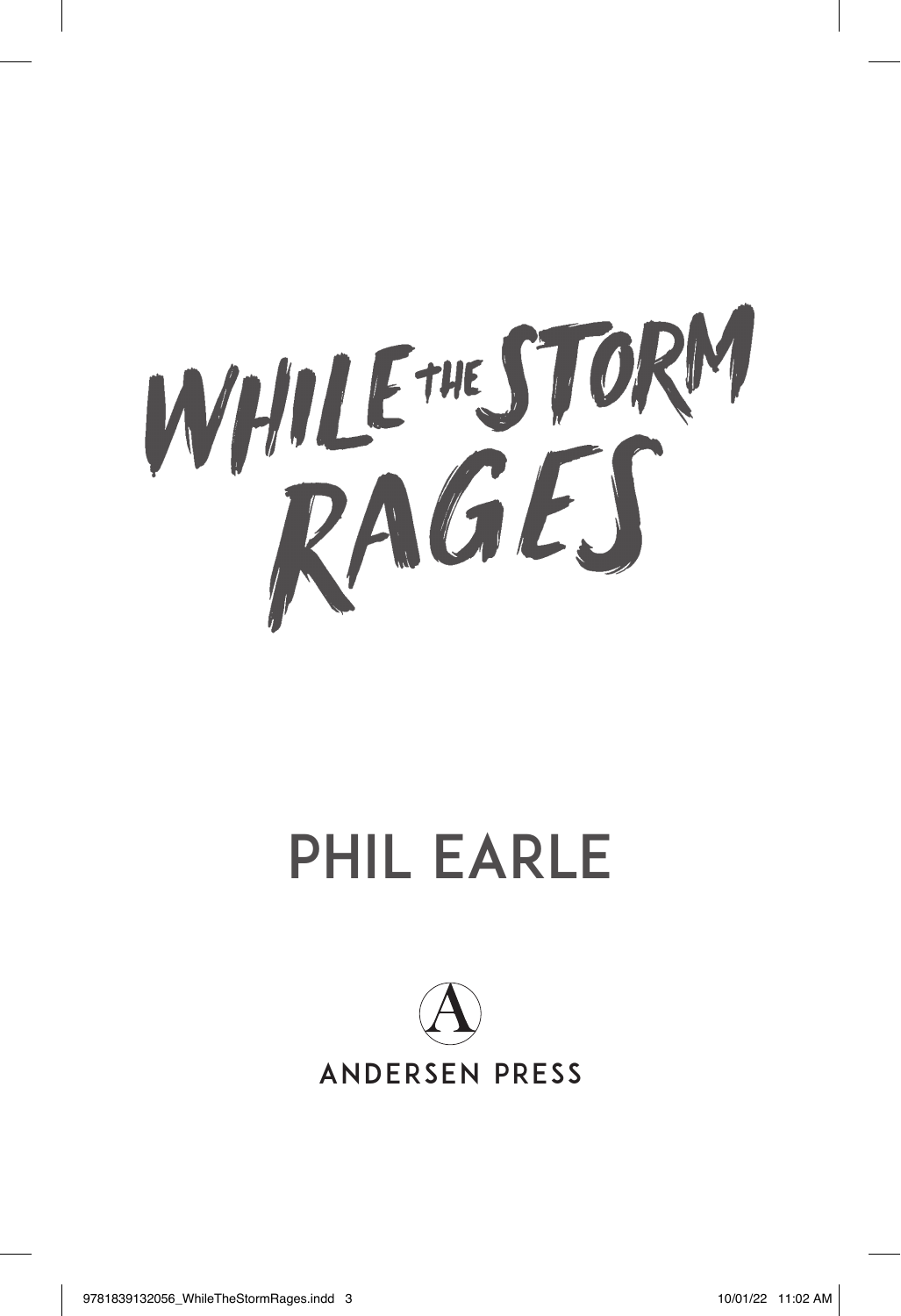First published in Great Britain in 2022 by Andersen Press Limited 20 Vauxhall Bridge Road, London SW1V 2SA, UK Vijverlaan 48, 3062 HL Rotterdam, Nederland www.andersenpress.co.uk

2 4 6 8 10 9 7 5 3 1

All rights reserved. No part of this publication may be reproduced, stored in a retrieval system or transmitted in any form, or by any means, electronic, mechanical, photocopying, recording or otherwise, without the written permission of the publisher.

The right of Phil Earle to be identified as the author of this work has been asserted by him in accordance with the Copyright, Designs and Patents Act, 1988.

Copyright © 2022, Phil Earle

British Library Cataloguing in Publication Data available.

ISBN 978 1 83913 205 6

Printed and bound in Great Britain by Clays Ltd, Elcograf S.p.A.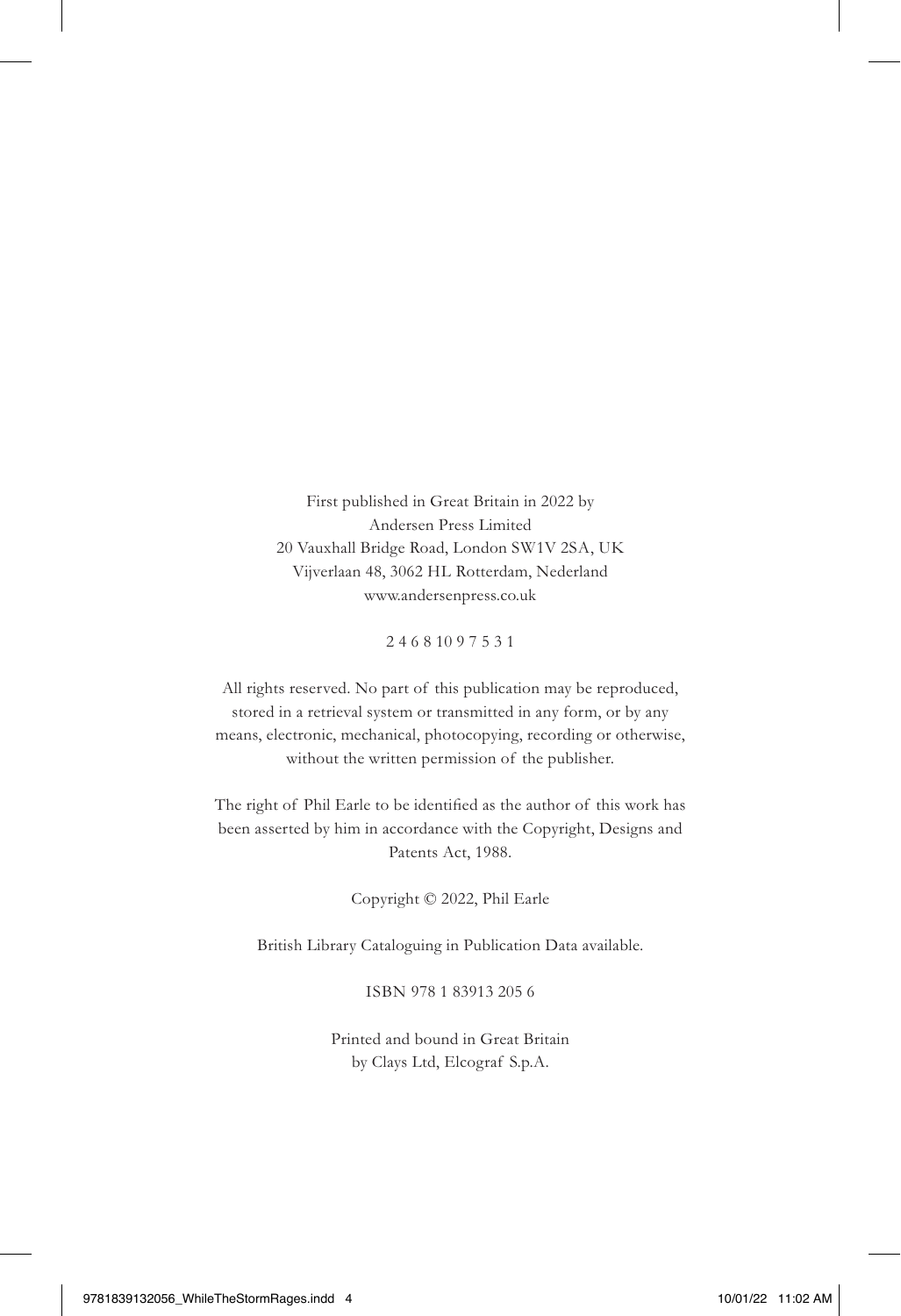This book is dedicated to Lel Preston, who passed me *Holes* and changed everything . . .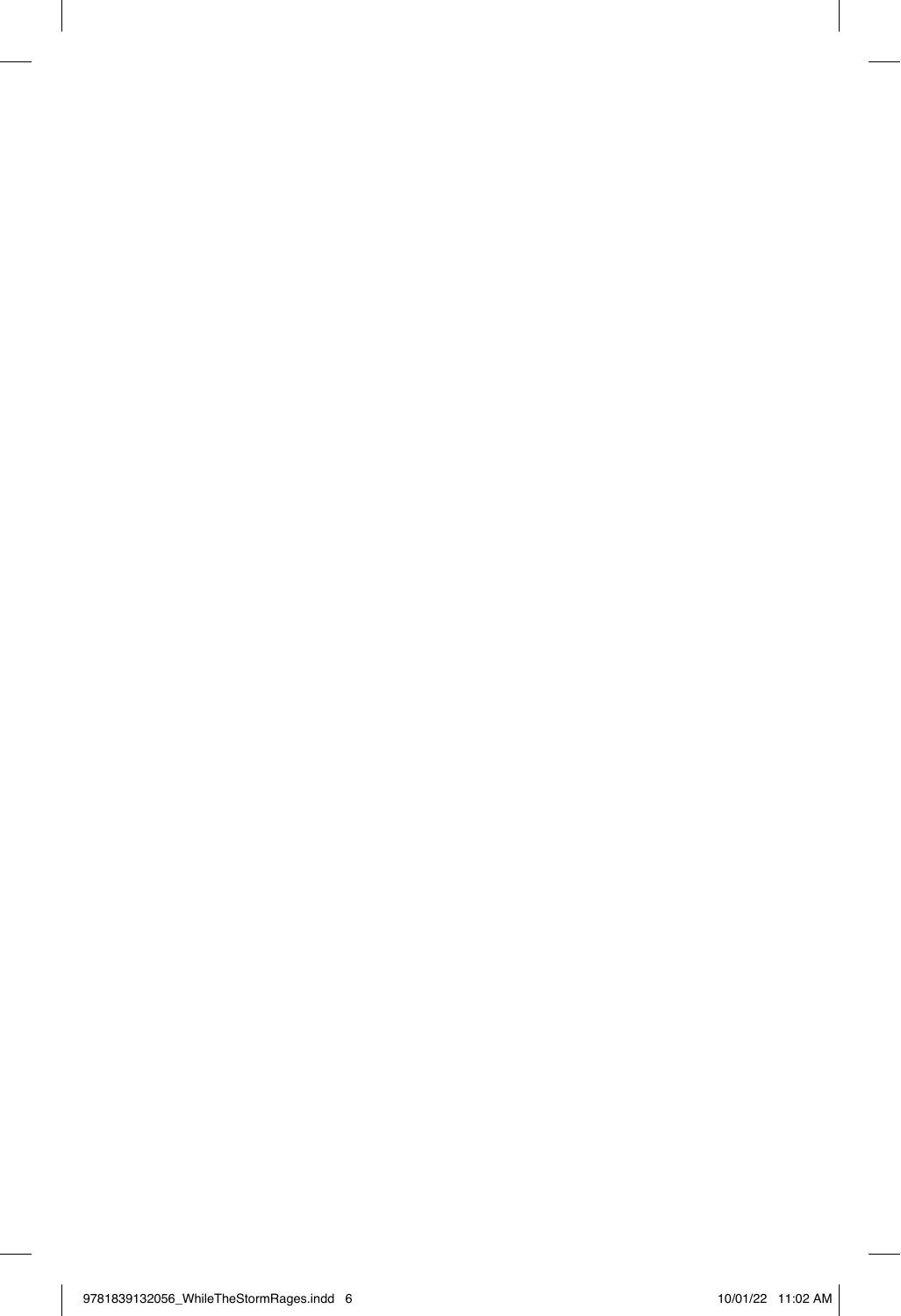1

The ball cut through the sky like a grenade. But there was no real explosion when it hit the water. Not at first. Not until Winn hit the canal seconds later, four paws slicing through the surface, her shaggy belly forcing the water skywards.

It wasn't a dive that was going to win medals: more a belly flop than anything else, but it made Noah and his dad laugh, just as it did every morning.

'Do you think it hurts when she does that?' Noah asked. 'Does it look like it?'

How a dog managed to smile with a ball between her teeth, Noah had no idea, but it gave him his answer nonetheless. The smile only disappeared when Winn dropped the ball at their feet, her expression changing instantly to pleading.

## *Throw it, please. Now.*

Dad launched another throw that detonated in the filthy canal, twenty five yards on. Same dive from Winn, same splash, same smile from all three of them.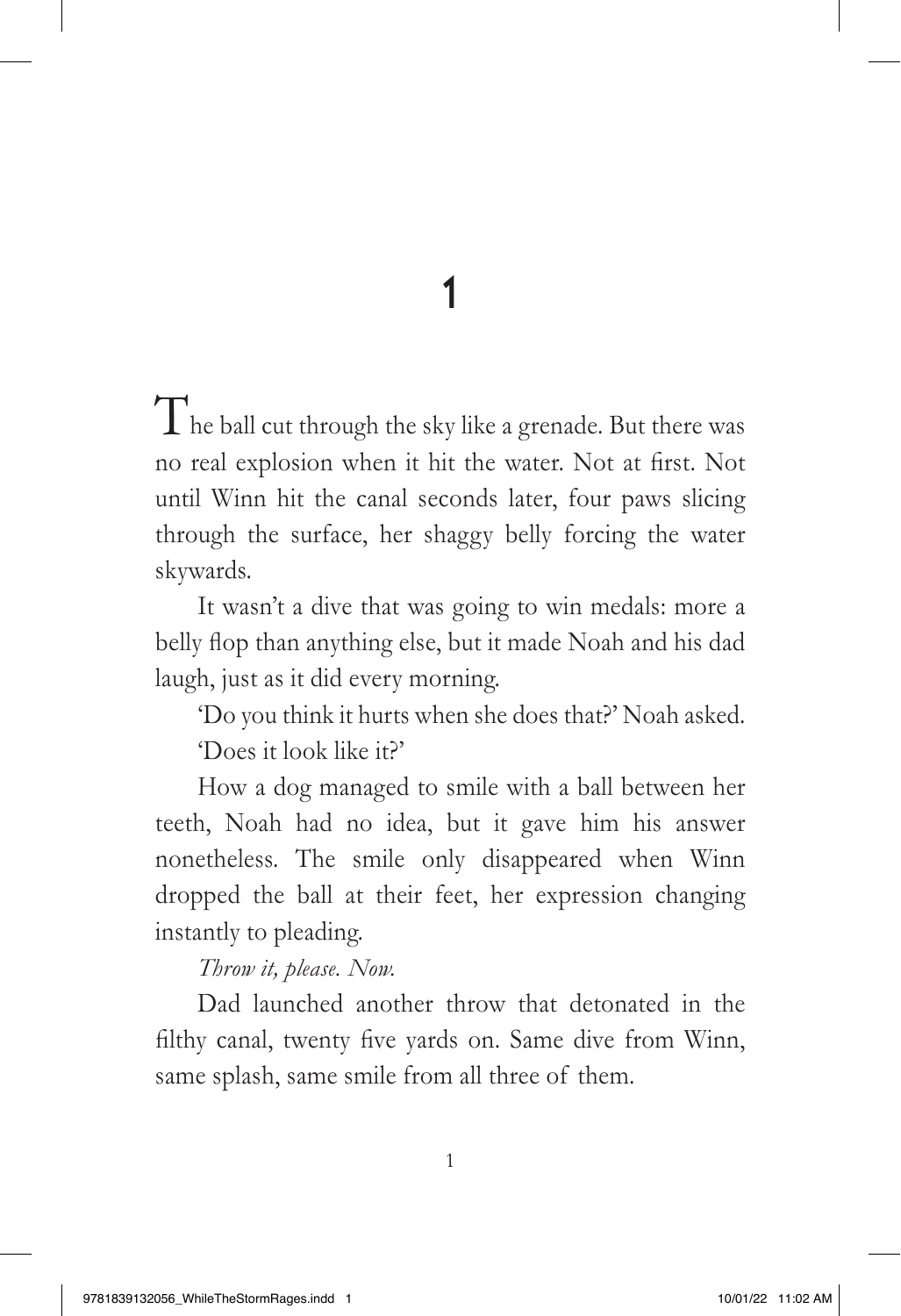It was going to be a splendid late August day. Weatherwise at least. Six in the morning, but Noah could already feel the heat of the sun on his neck, and knew that by lunchtime he'd be seeking solace in the shade. But it wouldn't just be the heat that drove him somewhere quiet. He was sure that by lunchtime the only company he'd want would be his own. And Winn's, of course.

They walked on, quietly, waiting for Winn to return with her bounty.

'Penny for 'em?' Dad asked.

Noah said nothing.

'Tuppence then,' Dad added, with a sad smile, but still he got nothing in return. 'Blimey, Noah, I know you've always got a money-making scheme in your head, but I never thought you'd fleece your old man. Especially not today.'

'Don't go,' Noah said, not quite daring to look Dad full in the face as he said it. 'Please.'

Dad didn't reply. Not with words anyway. Instead he pulled Noah into his side as they walked and rested his head on top of his son's. Noah waited for the sound of a kiss on his crown, but it didn't come. It felt like Dad was just breathing him in, banking what he could before he marched off at midday.

They continued, through Wapping Woods, doing what they did every morning before the rest of the world woke.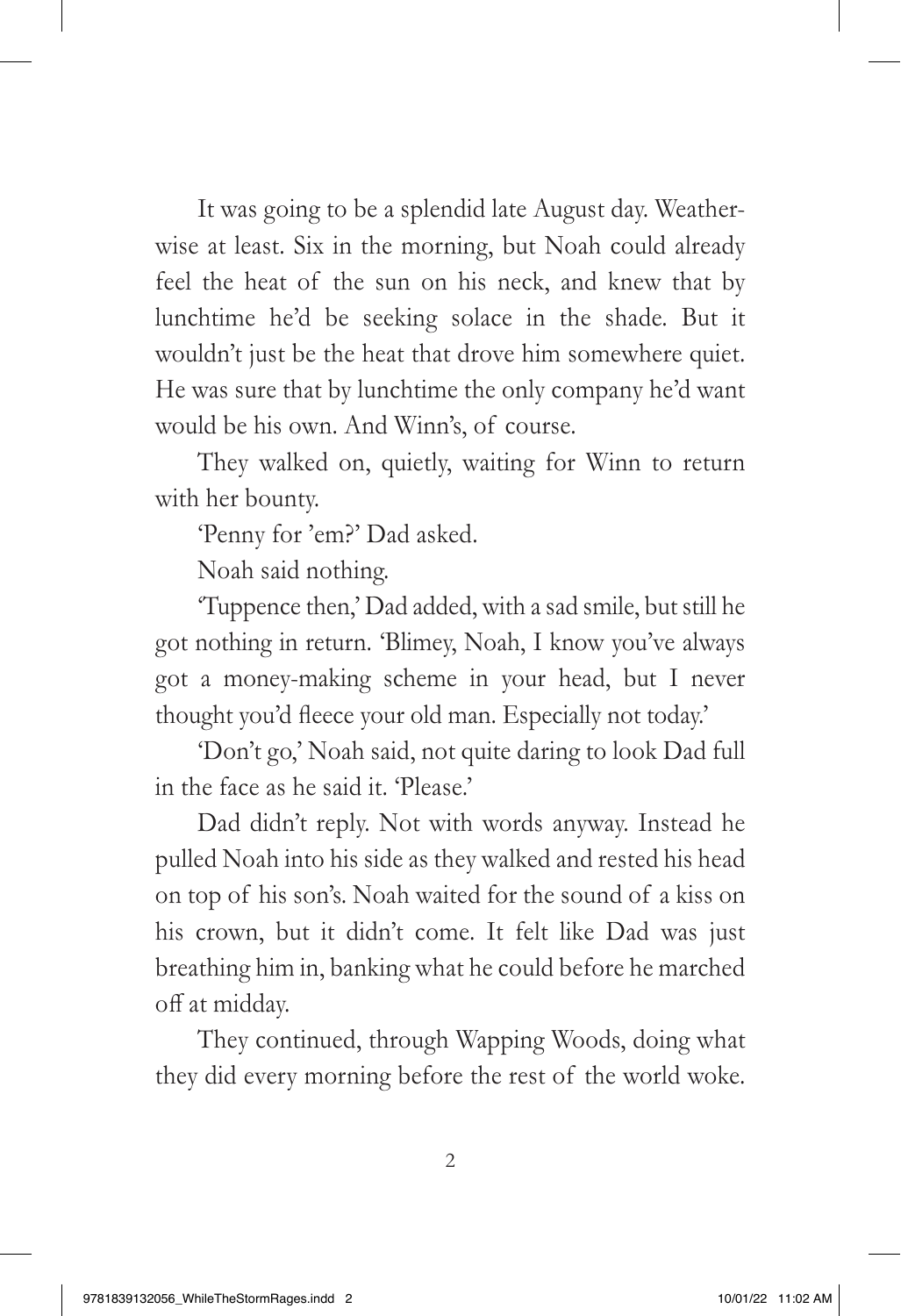They never tired of it, and Winn certainly didn't, though the ball was now sporting a soggy algae wig. In fifteen minutes, after another dip in Shadwell Basin her coat would look the same, and she'd return home to the inevitable wrath of Mum and the shame of being doused in buckets of cold water.

They ambled on until they hit the Thames and turned east along the river path, saying nothing, thinking plenty, until they reached the end point: Limehouse Basin. The same place where they turned back every morning. The place that housed the boat. Dad's boat. *Queen Maudie.*

She looked glorious to them in the sunshine despite her decrepit condition. Even the rust shone as she sat, tethered to the bank.

Dad gave her flank a loving rub. She might share Mum's name (Dad's idea – to prevent Mum going off at the deep end when he bought her out the blue), but there were times when Noah thought Dad gave *this* Maudie more attention than the real one.

'Hopefully won't be long before we can work on her some more,' Dad said. 'We'll have her purring soon enough, I promise.'

Noah smiled. It was a project they both loved. The *Queen Maudie* was still some way from being truly shipshape, even short journeys had to be done slowly.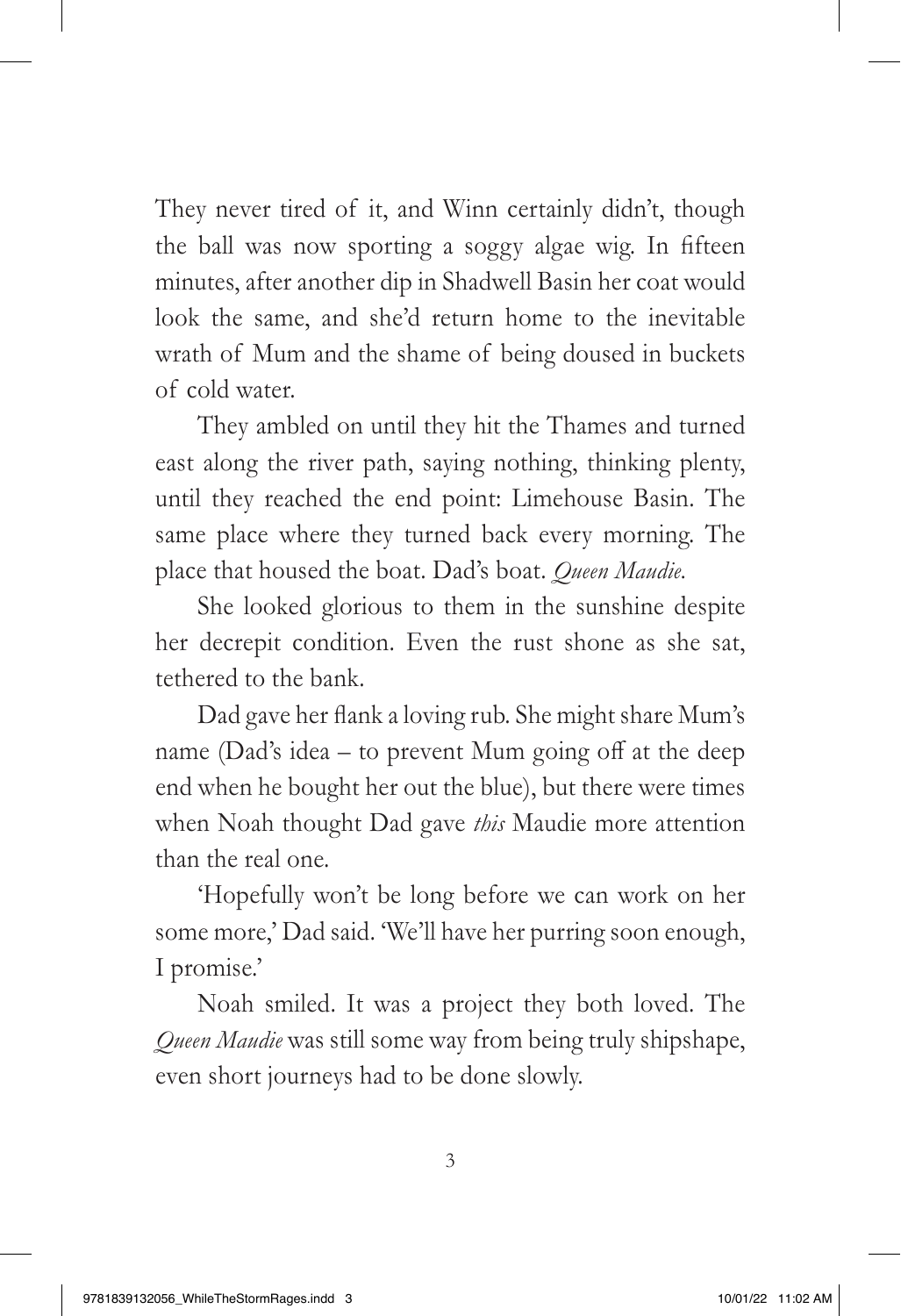'I can keep her engine turning over, while you're . . . you know . . . not here.'

'Oh, can you now? And I can trust you, can I? For once?'

Noah pretended to look wounded; sad, furtive eyes and wobbling lip. It was an expression he'd perfected over the years to try and pull the wool firmly over his parents' eyes. 'Trust me? Of course. And, well, we don't want the engine seizing up, do we?'

'I don't want her crashing into a battleship when you get lost at sea either. So it might be best you leave her well alone, eh? Wait for me instead.'

That silenced and sobered Noah, the idea of waiting. Waiting was all he had in front of him.

Dad must have sensed it. 'Come on, son. I know me going is hard, but it's better than the alternative, isn't it?'

They'd discussed the alternative a lot. War was coming, Dad said. It was inevitable.

'Don't matter what's written on that piece of paper Mr Chamberlain was waving around, Hitler's going to keep on marching and invading. And don't be thinking the sea between us and France is going to stop him.'

'Why go now though, Dad? Can't you wait till war actually comes? Other dads aren't going now.'

'Do you think Hitler will wait patiently while we put an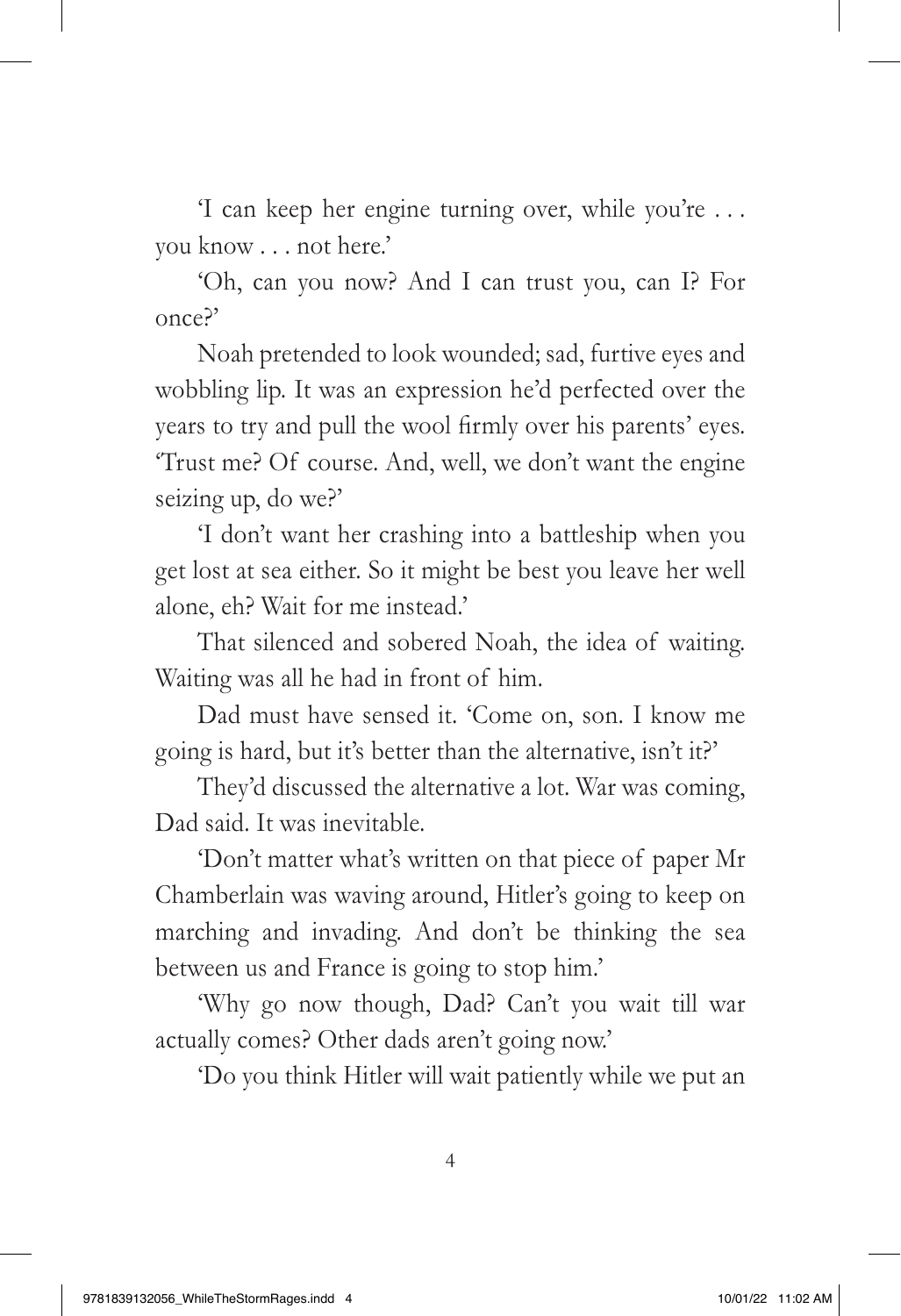army together? Course he won't. It'll come hard and it'll come fast and so we have to be ready.'

He knelt in front of Noah. It was unusual for either of them to be wearing such serious expressions. 'I have to do this, son. You might not understand why right now, but in time you will. In time, something will happen, right in your eyeline and you'll know, you'll just *know,* that you have to stand up and fight it. No matter what the fear, no matter what the cost. Because if you don't? Well, everything you know and love and recognise will suddenly look completely different.'

'But what if you . . .' Noah started, before realising he couldn't finish the sentence.

'*What if* hasn't happened yet, so there's no point giving it space in your brain. All I can think about is, if I don't fight, then how long will it be until our country isn't ours any more? Until we're taking orders from people who only know hate. Who live to make folk feel one thing alone: fear.'

What could Noah say to that? For once he had nothing. He just wanted his dad to be safe.

'Soon as I'm back,' said Dad. 'We'll *really* get to work on the boat. Make the engine run so smoothly that me, you, Mum and Winn can fire her up and point her in that direction. And we won't stop until we hit the sea. Sail her round the coast, we will, before catching our own tea and cooking it on the beach. Fancy that?'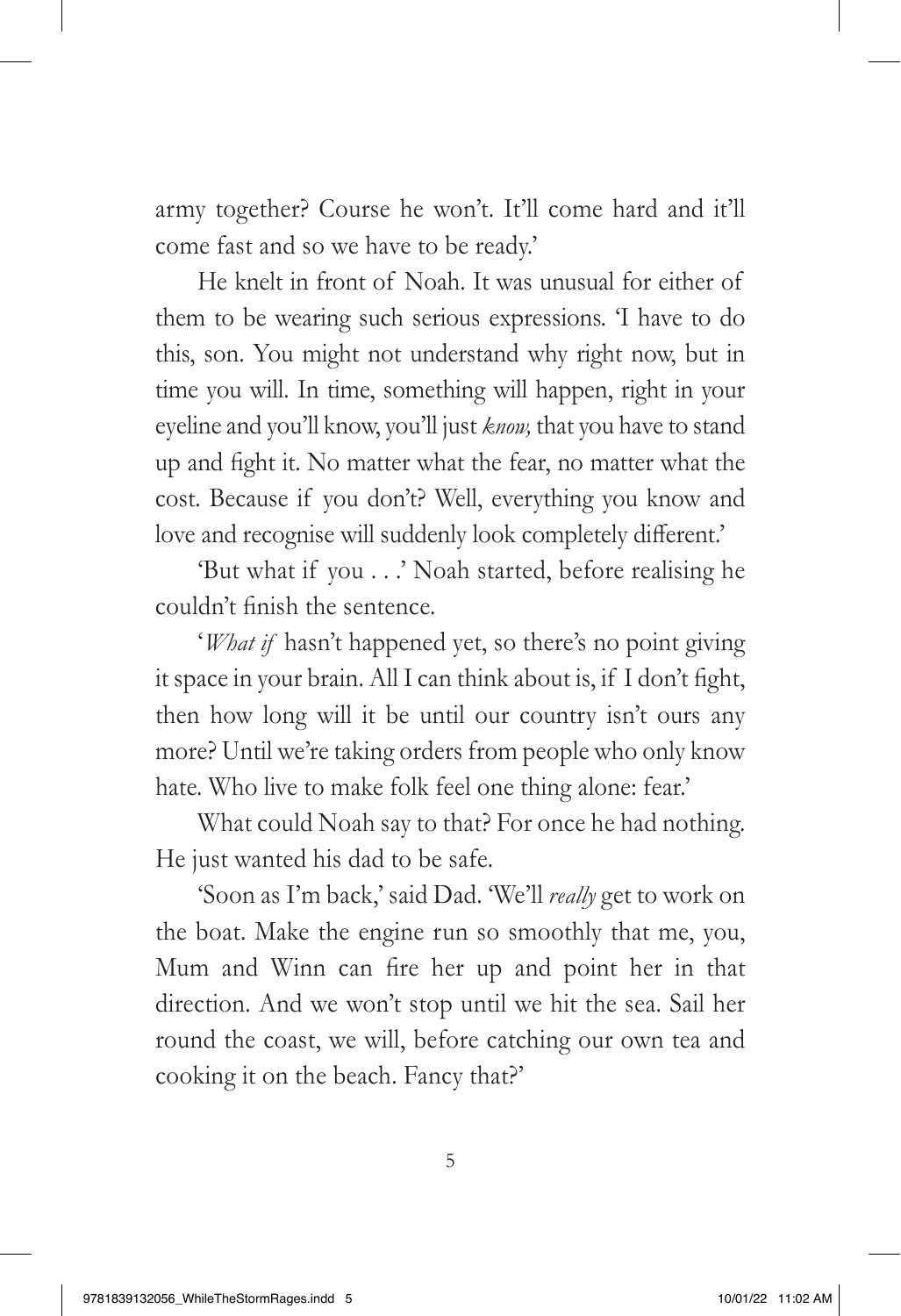Noah nodded. He didn't dare risk Dad hearing the wobble in his voice that might suddenly be there.

'Well, to do that, I need you to be strong, son. Because we don't know how long all this is going to last. It might be months, it might be longer. So while I'm not here you're the man of the house. You've got your mum to look after for starters. Be strong for her, don't be causing her grief with any of your madcap ideas. And DON'T be giving her any of your lip either, d'you hear me?'

A smile crept across Noah's face. There was no way he was swearing to any of *that*.

'And as for this daft beggar,' Dad said, as Winn dropped the ball at his feet for the umpteenth time. 'Don't let anything happen to her, you hear?' Dad went on to his knees and stroked Winn tenderly. 'We've been through a lot, me and Winn. And knowing that the *three* of you are safe is all I'll need to keep *me* safe. Can you do that for me, Noah?'

Noah bent down beside his dad and fussed Winn too.

'I'll do it, Dad. I promise. We'll all be waiting for you. Especially this daft beggar.'

That was enough for Dad. He pulled Noah into him, before throwing him to the floor for one final, laughterfilled wrestling match. One that Winn had to both join in on, and win.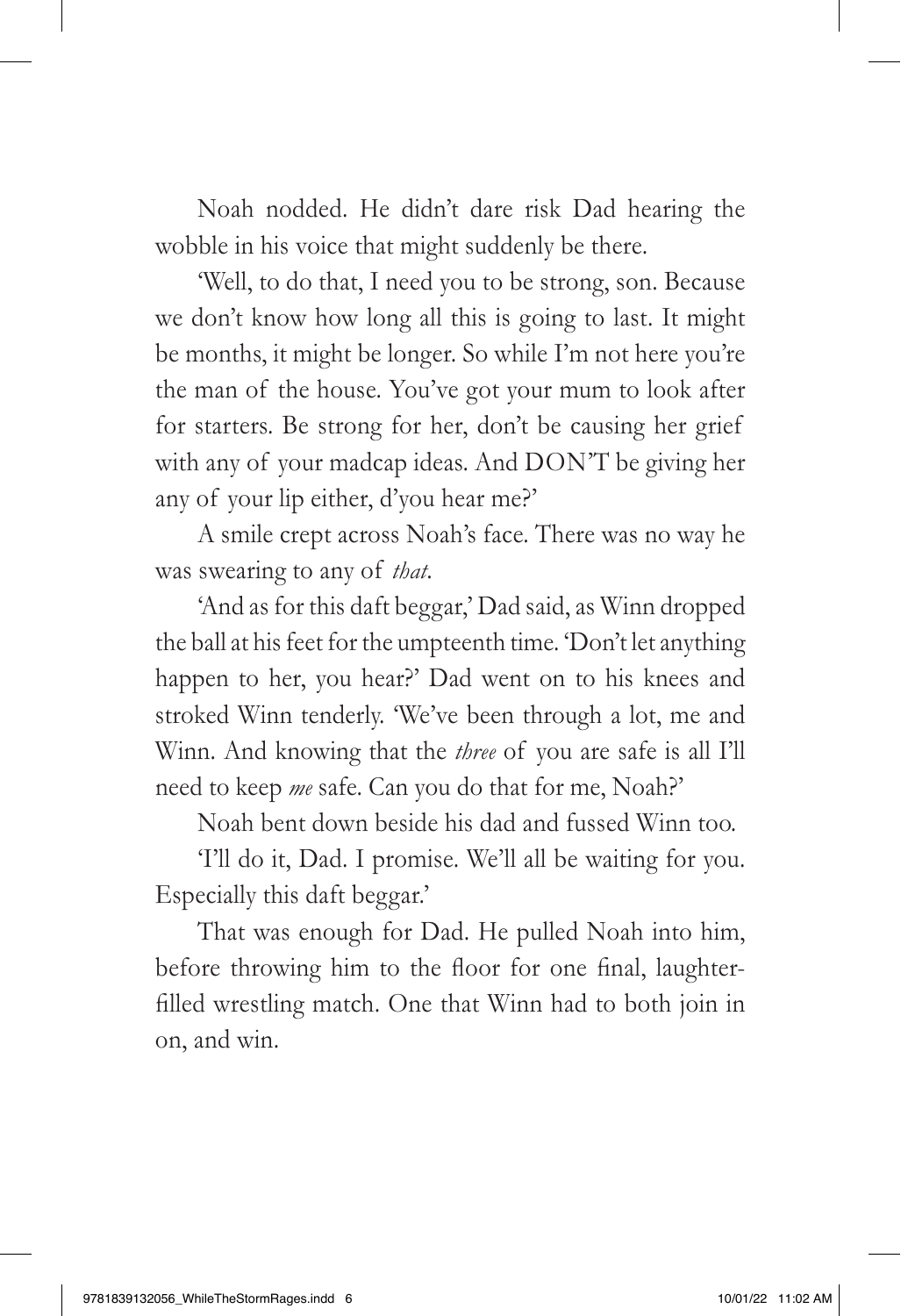## 2

## 'Your dog's a Nazi.'

Clem said nothing. Neither did Noah. Partly due to shock, and partly due to the fact that the words, ridiculous as they were, had come out of the mouth of Big Col.

'Did you not hear me, squirt? I said that dog of yours is a Nazi.'

Clem's mouth fell open this time, but still nothing came out.

'I mean, it's a dachshund, in't it,' said Big Col.

'Sausage dog,' Clem said, hesitantly.

'Yeah and we all know what that means. It's German. A filthy Hun dog. And dangerous.'

That was the *most* ridiculous bit. The dog, Frank, was anything but dangerous. There was little chance of him nibbling you anywhere above the ankle for starters, as well as the fact that he was probably older than Hitler's grandfather in dog years.

Frank, adorable as he was, was an arthritic, draught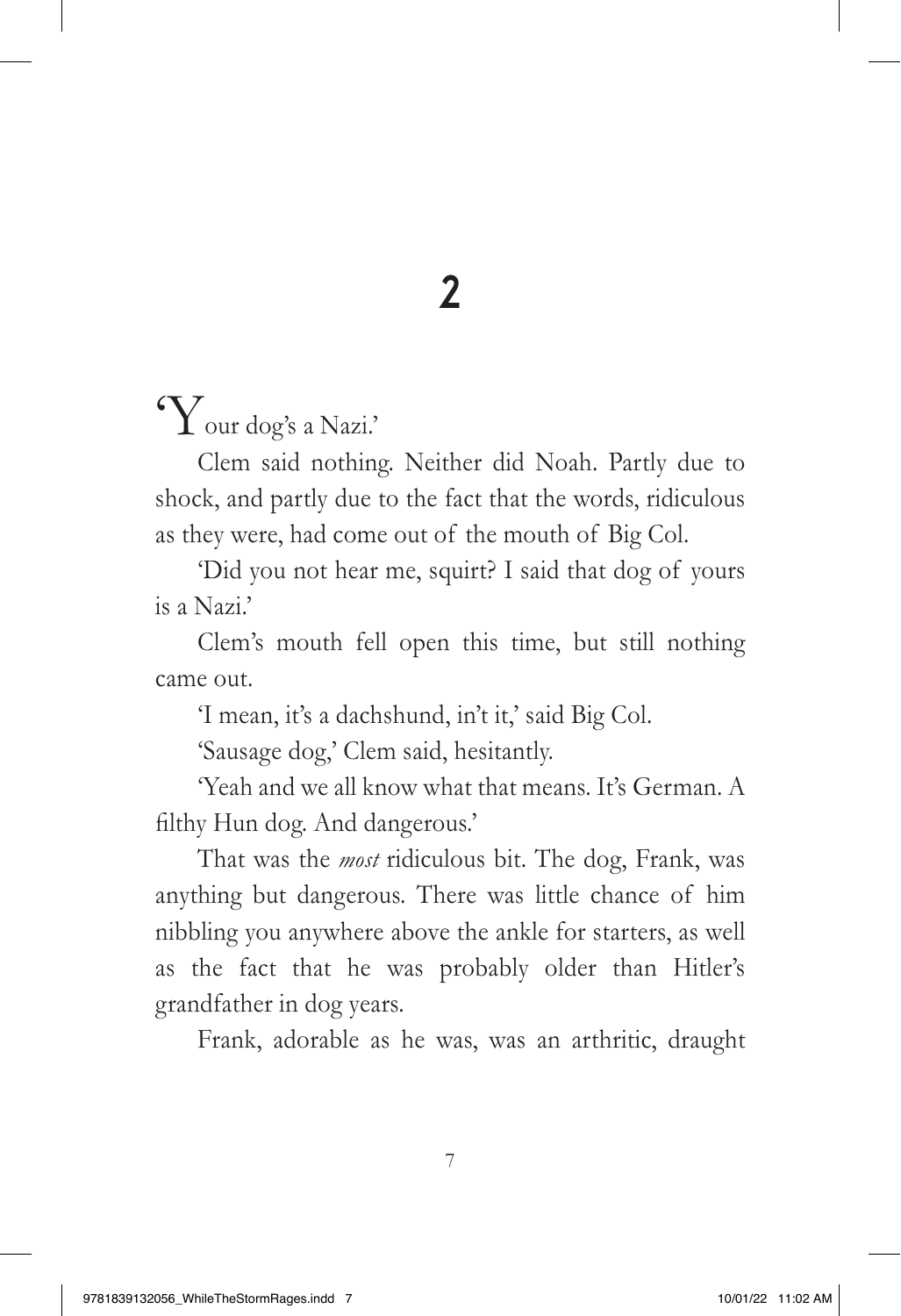excluder of a hound who wheezed by the time he reached the end of the front path.

Big Col, though, was adamant. 'So?' he said, gruffly. 'What you going to do about it?'

He was younger than Noah and Clem by months, one of the youngest in the year, but what he lacked in age he made up for in height, breadth and menace. His bulk threw the pair into shadow as he loomed over them.

'What *can* I do?' said Clem. She wasn't being clever (although she was whip smart). 'All I can tell you is that Frank's never been to Germany. We got him years ago off Mrs Shreeve on Tench Street and she ain't even been to the seaside, never mind Berlin.'

Big Col wasn't persuaded. 'Don't matter. You shouldn't be having a dog like that. Not now. Not with everything going on. My dad says Jerry dogs need shooting. It's not patriotic.' He struggled a bit with the pronunciation, but they knew what he meant.

Noah felt his insides curl in irritation at the stupidity of it all. He didn't want to hear what Big Col's dad reckoned. Why wasn't he off training to fight like *his* dad? It left Noah prickly on Clem's behalf. He stroked Winn, who was sitting alert at his side, growling quietly, and that somehow made him feel braver than perhaps he should have in front of Big Col.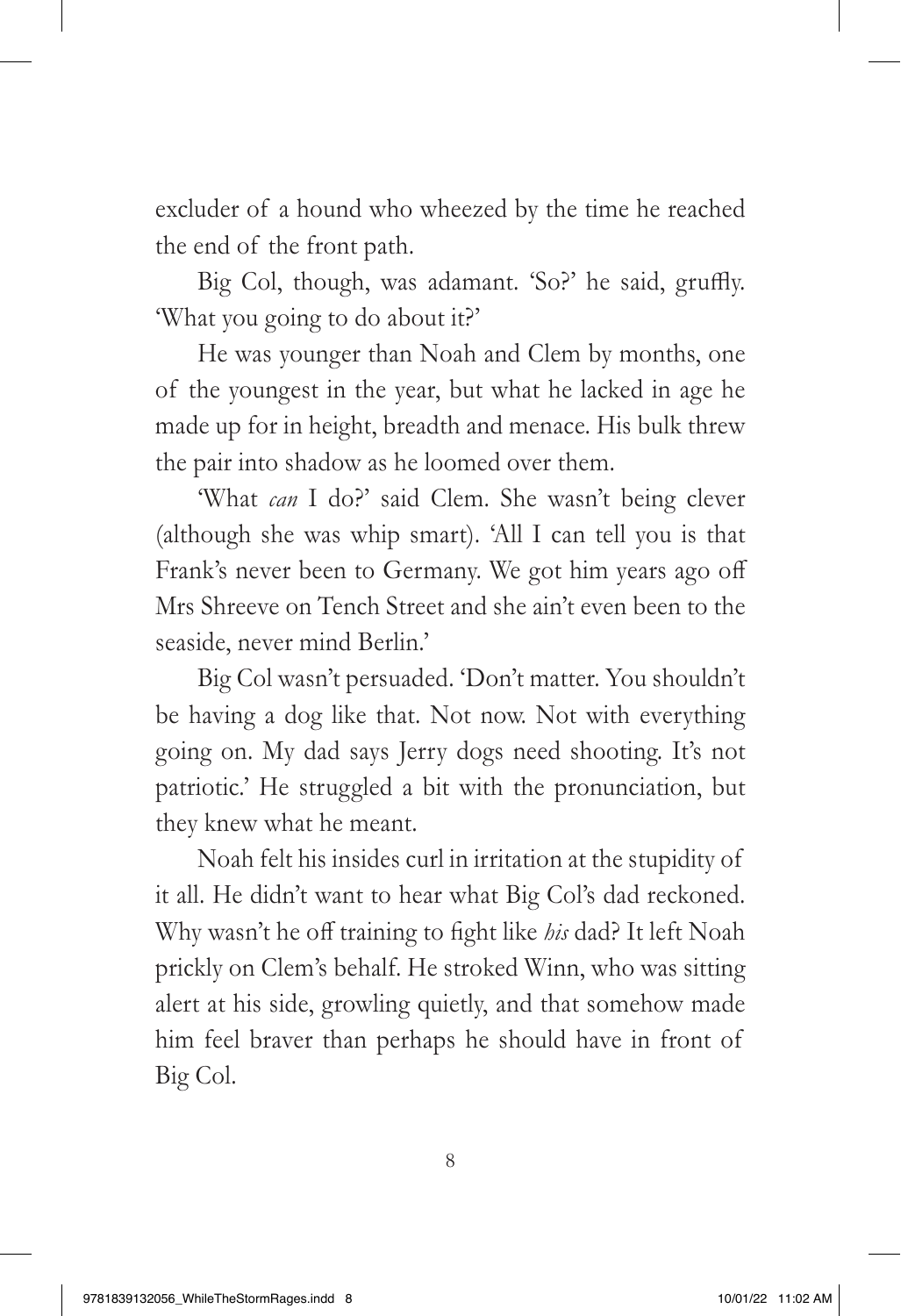'So, what you're saying is, you think Frank here – a  $d$ og –  $\dots$  is a Nazi?'

'Course he is. Every bit of him.'

'And if I can prove to you that he's not, what will you give me?'

Big Col thought about it, then pulled half a dozen sherbet lemons out of his pocket. Lord knew how old they were, but they were probably the most appealing things lurking in there.

He offered the sweets out in front of him.

'They'll do,' said Noah and he stood in front of Frank, who squinted up at him, eyes old and milky.

Clem looked at Noah too, her expression asking: 'Are you sure you know what you're doing?'

But Noah didn't care. He didn't want the sweets. He just wanted to expose Big Col for the fool he was. So, without warning, Noah faced Frank, clicked his heels together and threw his right arm in front of him.

'*Heil Hitler!*' he yelled at the dog, with a force that shocked even Big Col.

Frank didn't move or bark. And he certainly didn't raise his own front leg in a matching salute.

'See?' said Noah, pointing at the dog while looking in Big Col's widening eyes. 'How can he be a Nazi and not shout it back?'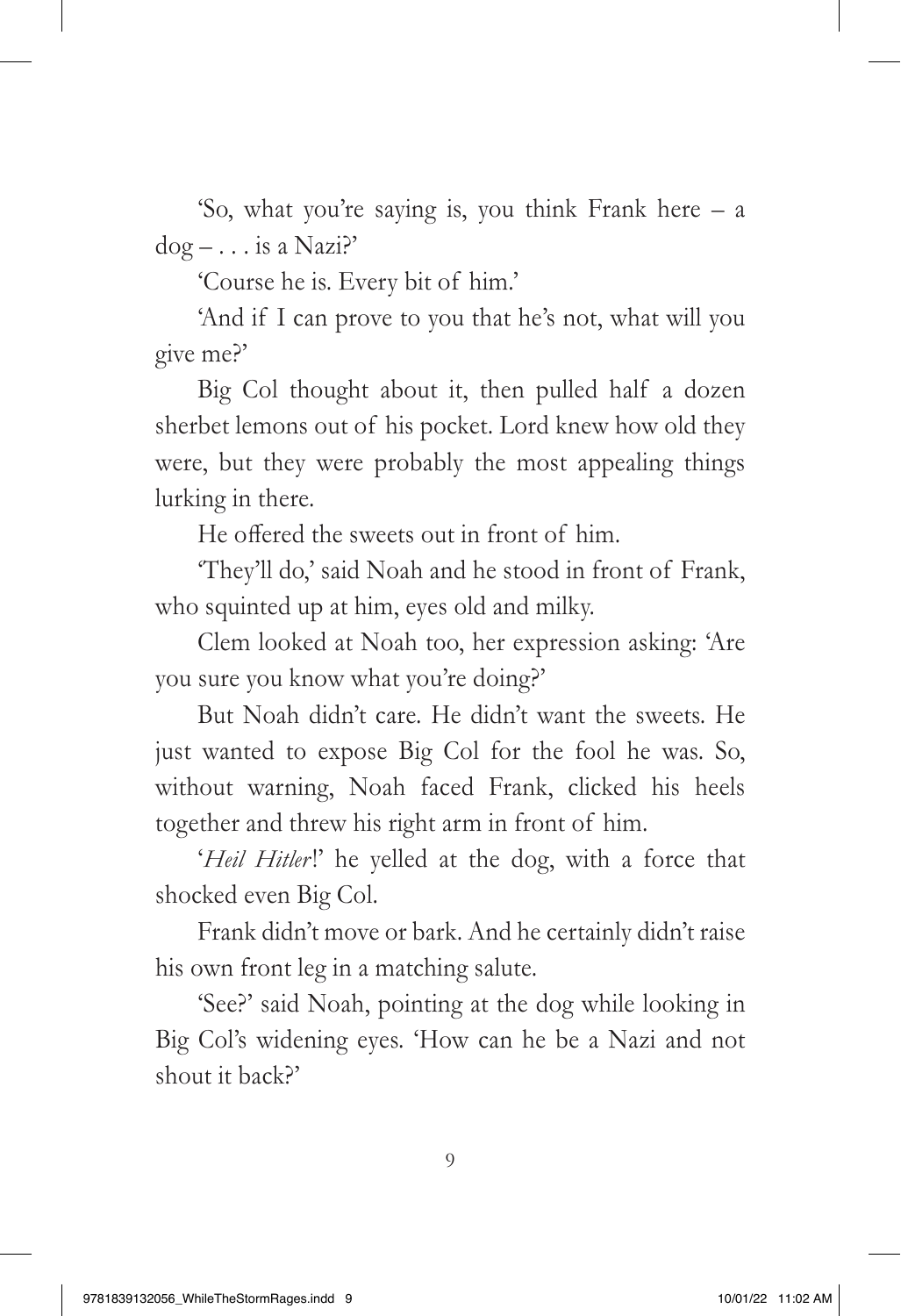But this did nothing to convince Big Col. Instead it lit his fuse.

'You cheeky g—' he roared, lurching forward, but Noah was no longer there. Nor were Winn, Clem or Frank. There was less chance of Frank sprinting than there was of him saluting, so Clem was now carrying him as the four of them hared down the street and out of sight.

Big Col couldn't hurt what he couldn't catch, and that was the way Noah liked it.

They only stopped when they had to. Lungs burning and foreheads pouring. The dogs were thirsty, even Frank, who hadn't run a single step, and they lapped at a puddle. Clem shook life back into her arms, Noah just shook with laughter.

'Did you see his face?' he said.

'Not for long I didn't. There wasn't time. What were you thinking, pulling his leg like that?'

'Well, he's a fool, isn't he? Reckoning Frank's a Nazi. He'll be saying Winn's a German spy next. Only spying Winn does is on Mum when she's frying sausages.'

Winn barked in agreement. She always barked when sausages were mentioned.

'Well, I don't think it's a good idea, picking a fight with Big Col,' Clem said. 'He'll knock you into next week when he sees you again.'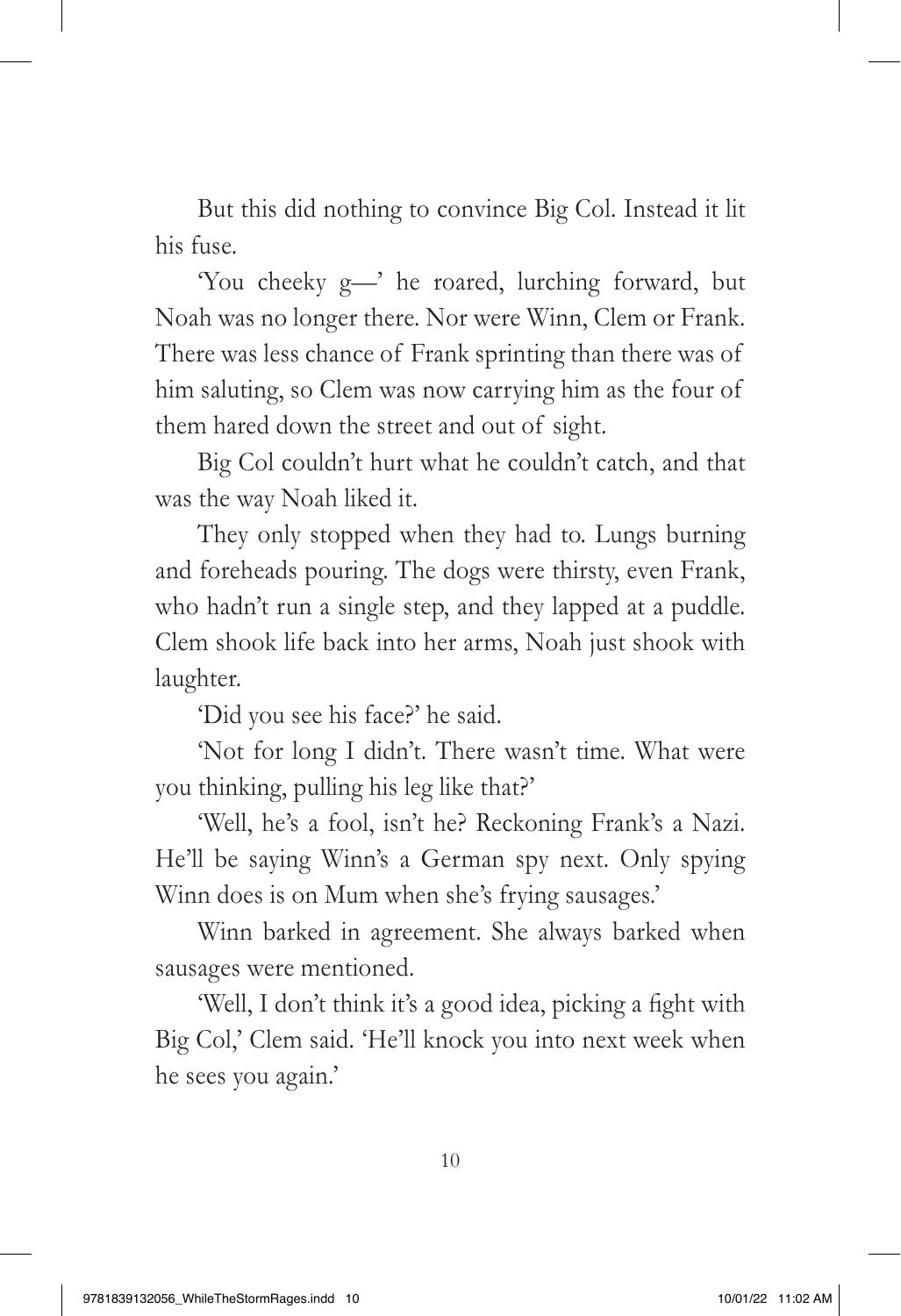'He'll have to catch me first. And even if he does, Winn won't let anything happen to me, will you, girl?'

Winn growled, right on cue, though in all honesty, she wasn't much of an attack dog. She was a mongrel, a greyhound's sprinting frame covered in the thick, tangled hair of a terrier. Neither Dad nor Noah had a clue what kind exactly, nor did they care. Winn was a true original and that was one of the many things they loved about her.

'How's Winn been since your dad went?' Clem asked as Noah pulled at foliage tangled in the dog's coat.

'All right, I suppose. She's started sleeping on my bed. Sneaks up, but only once Mum's light goes out. She'd give her a good hiding if she got wind of it. Me too probably.'

'She's never loved Winn the same way as you and your dad, has she?'

Noah thought about it, though he didn't really need to. Mum had never wanted or asked for a dog, though she'd done little more than roll her eyes when Dad had brought Winn home from the pub three years ago, wrapped sleepily in a blanket.

'At least it isn't a ruddy boat this time,' she'd sighed.

'I'll walk him, don't you worry,' Dad had said, nose red and smile wide with beer. 'We both will, won't we, son?'

Noah had nodded enthusiastically. And he'd kept his word. More than that in fact. When Winn the puppy used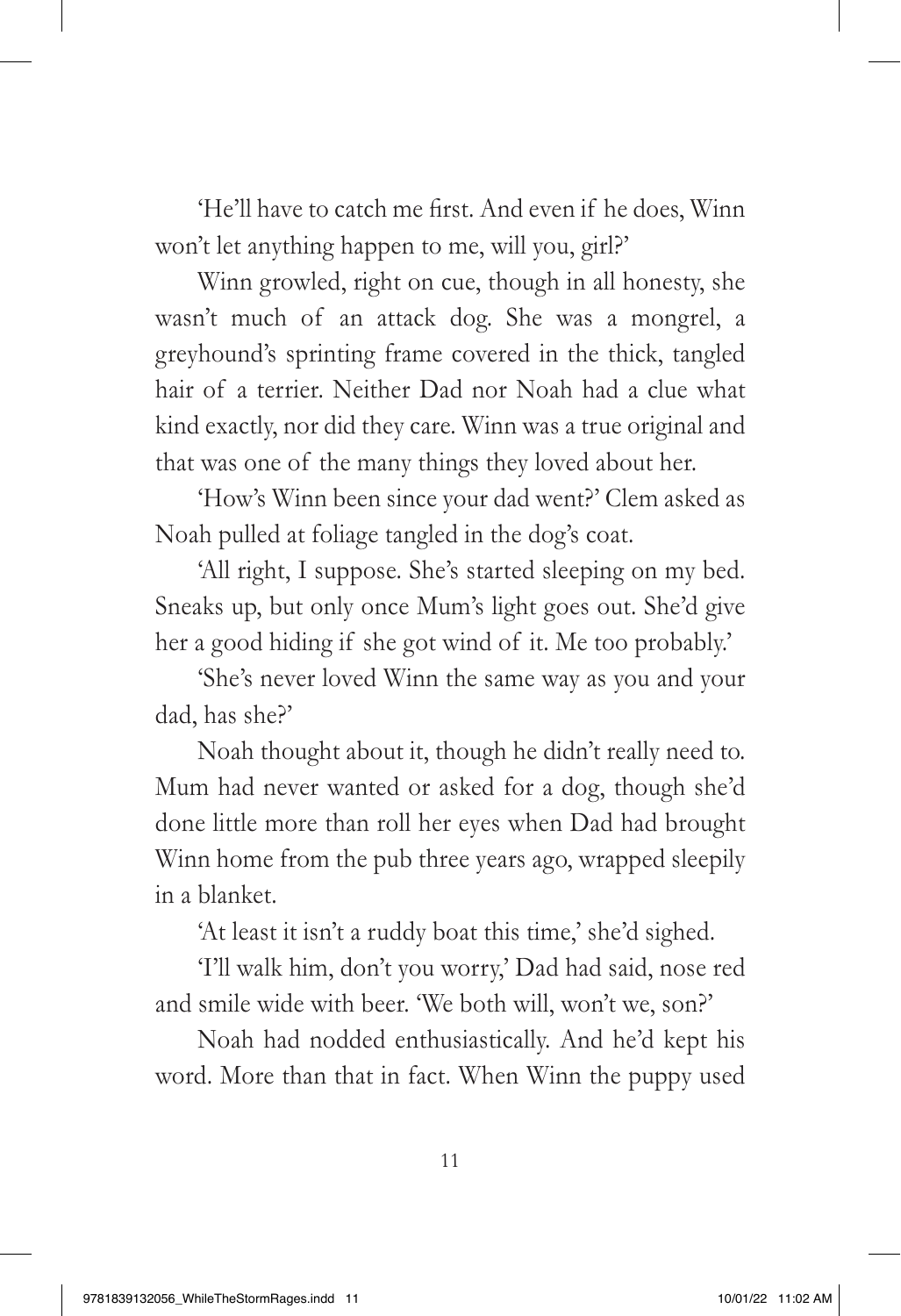the floor as a toilet, Noah cleared it up, no matter how awful the stink was. It was better than Mum saying 'told you so.'

'Mum likes her all right,' Noah replied. 'Winn's my responsibility, that's all. Especially now Dad's off training to fight the jerries.'

'They used dogs in the last war. Did you know?' said Clem. She knew these sorts of things. Had a brain like a full, but well-ordered filing cabinet. 'They delivered messages between trenches, sniffed out enemy soldiers, even pulled machine guns behind them.'

'Well, Winn won't be doing anything like that. I won't let her out of my sight, apart from when I'm at school.'

'Why's that then?'

Noah's answer was simple. 'Promised my dad, didn't I? Swore nothing would happen to her while he was away. And he promised that if Winn was safe, then he would be too.'

Noah nuzzled into Winn's neck, face immersed in her fur. So immersed that he couldn't see the concerned look that swept over his best friend's face.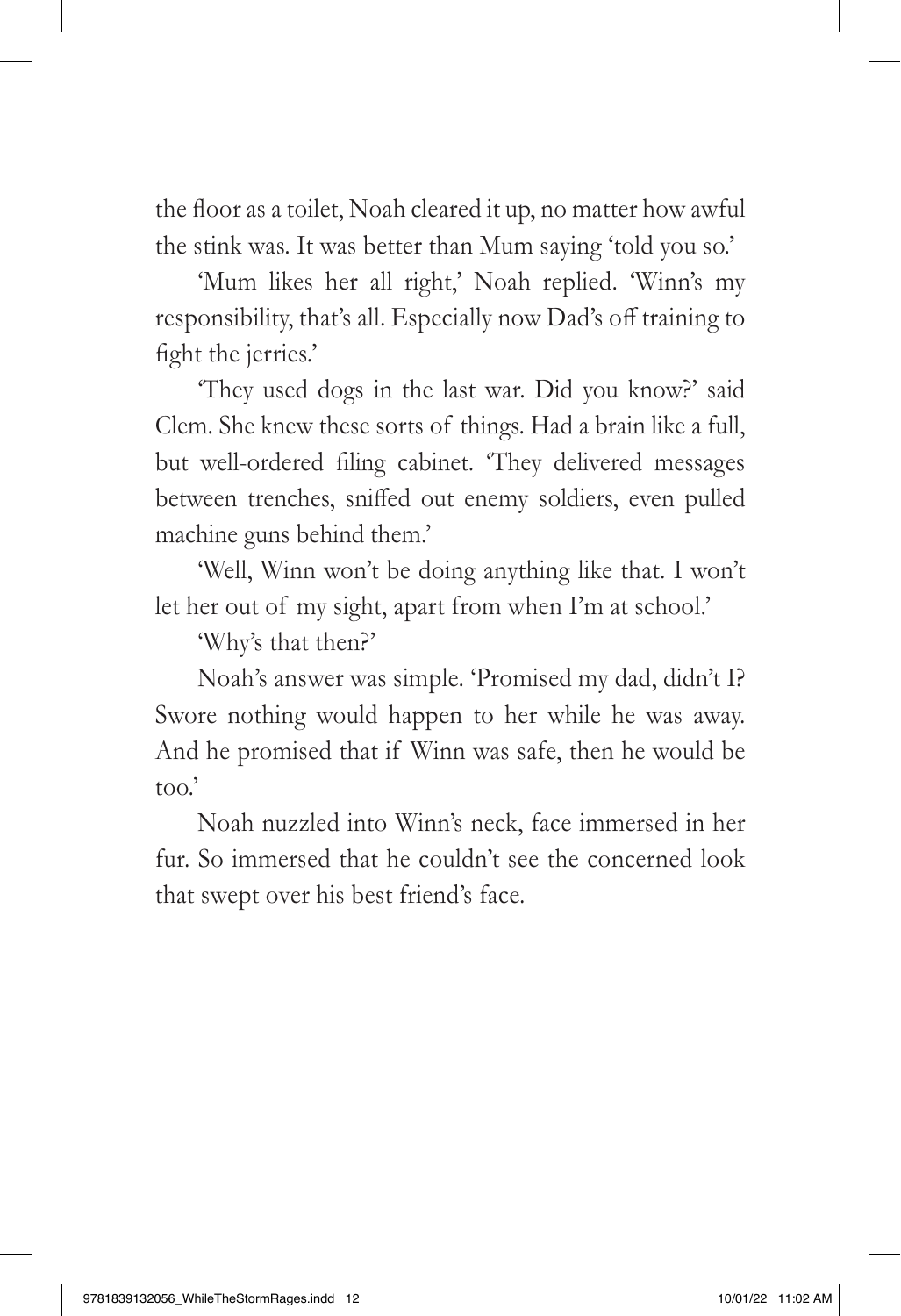3

 $M$ audie Price had the patience of a saint, which was just as well given the trials thrown constantly at her, firstly by her husband, secondly by Noah, and finally (and most irritatingly) by the damn dog, Winn.

Though her husband and son painted it otherwise, the lion's share of dog responsibilities fell to Maudie. She'd accept that yes, they *were* out with the larks every morning, walking Winn, plotting lord knows what, but even before Tom left to go to war, by half-past eight he was away to the factory and Noah had stomped off reluctantly to school, leaving her and the dog alone. It would've been almost acceptable if Winn, tired after her walk, had slept by the kitchen hearth, but in the years since she had joined the family, that had never happened once.

Instead, she followed Maudie around, twisting between her legs and lighting her fuse. Maudie wasn't daft, she knew the dog wasn't doing it out of love, but greed. Winn had worked out very early on that Maudie was the bringer of food, and that if she stayed close and sharp enough, she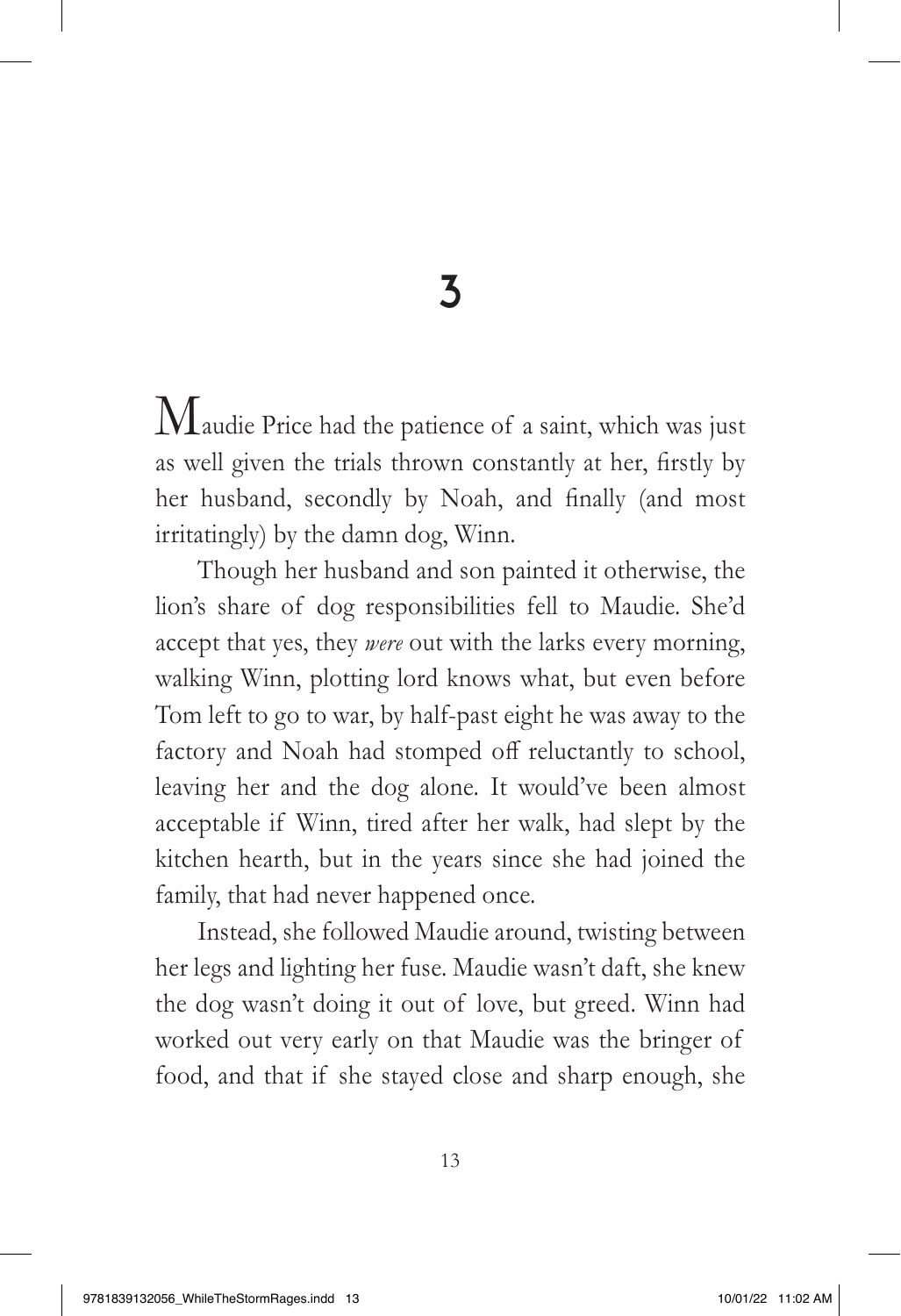could eat anything that found its way through Maudie's fingers.

Only weeks earlier, Maudie had been raging, 'That stupid dog is constantly under my feet, tripping me up on purpose, just so she can eat whatever I'm cooking.'

Neither Dad nor Noah would have it, naturally. 'She just wants to be close to you,' they'd said.

'Close to me? Only time she leaves me alone is when I go out to the lav, and that's only because I bolt the door.'

'She just wants to spare your dignity,' said Dad, winking at Noah.

'We both know that's not true,' replied Mum. 'That dog was put on this earth for one reason alone. To eat anything I slave over cooking.'

'Rubbish,' said Dad, before whispering something to Noah about how Winn had better taste than that.

'Rubbish you say?' spat Mum. 'I came back from the lav today to find her on the counter with her head in my mixing bowl.'

'You expect us to believe that?' said Dad. 'How do you think she got up there?'

'She managed to move a chair and climb up. It was there, pushed up against the cupboard.'

Dad and Noah both laughed. 'And how did she do that? She's a dog.'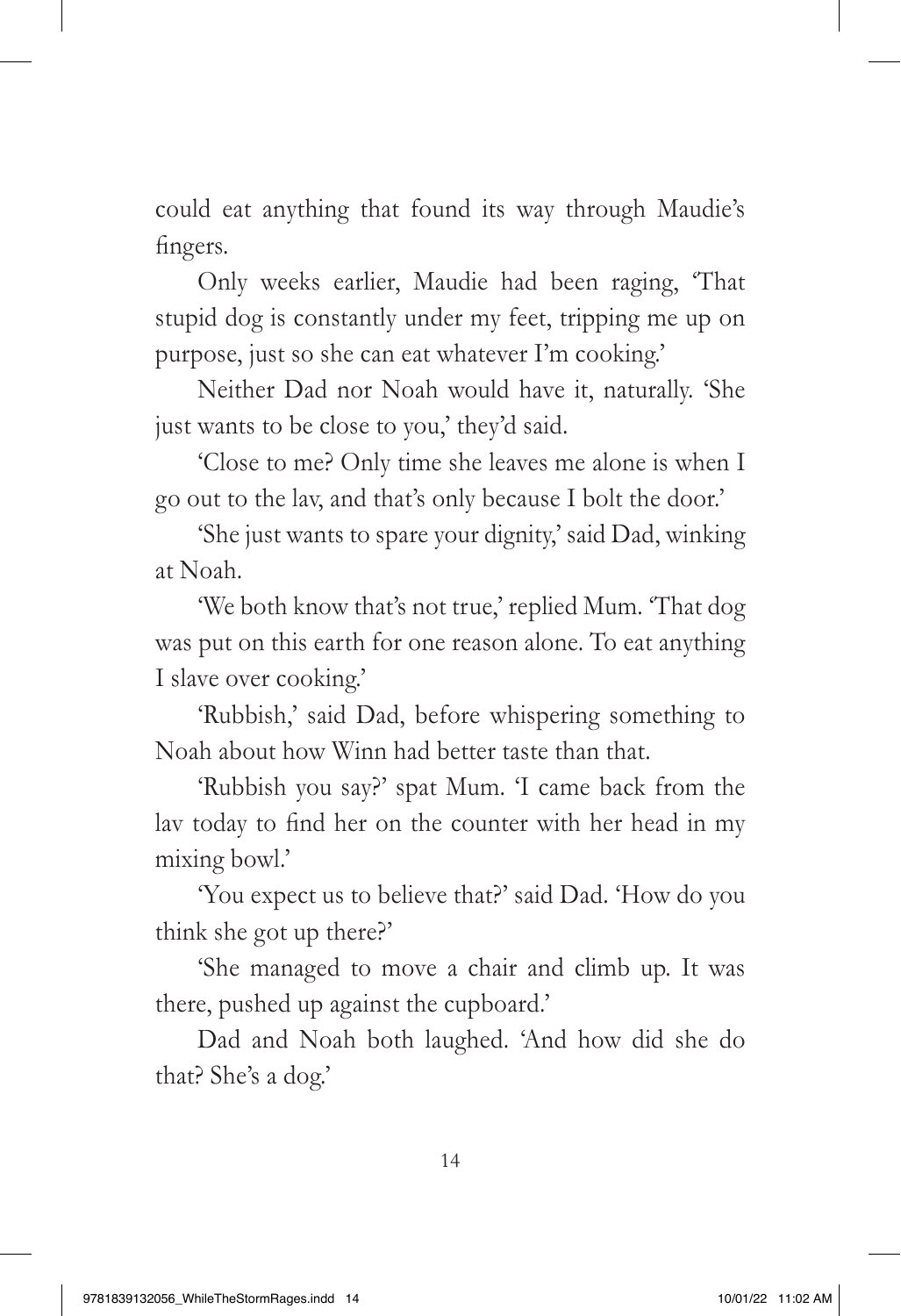Maudie felt her face flush. 'Pushed it with her nose? Built a bloomin' rope ladder? I don't know. All I know is the bowl was empty when I got back and two hours later I had several piles of flamin' dog sick to clean up. Not that you two beggars care.'

Dad always knew when it was time to make amends, and usually left Noah to cuddle Winn (who remained seemingly oblivious to the allegations levelled at her), while he talked Mum down from sending the dog to fend for herself on the streets.

Today was different. Mum was already flustered when Noah strolled in from school and sent Winn into her usual euphoric frenzy. It didn't help that Winn's exuberance saw her crash into the kitchen table and dislodge a teacup that smashed into a hundred pieces.

'For the love of God!' Mum cried, as Winn stopped barking long enough to lap up the cold tea. 'Noah, get that animal out of my sight before I take up taxidermy as a new hobby.'

Noah laughed unhelpfully, fussing Winn under her collar. 'She won't stand still long enough to be stuffed, will you, girl? No you won't.'

That was it for Mum.

'I mean it, Noah!!' she roared, before the anger on her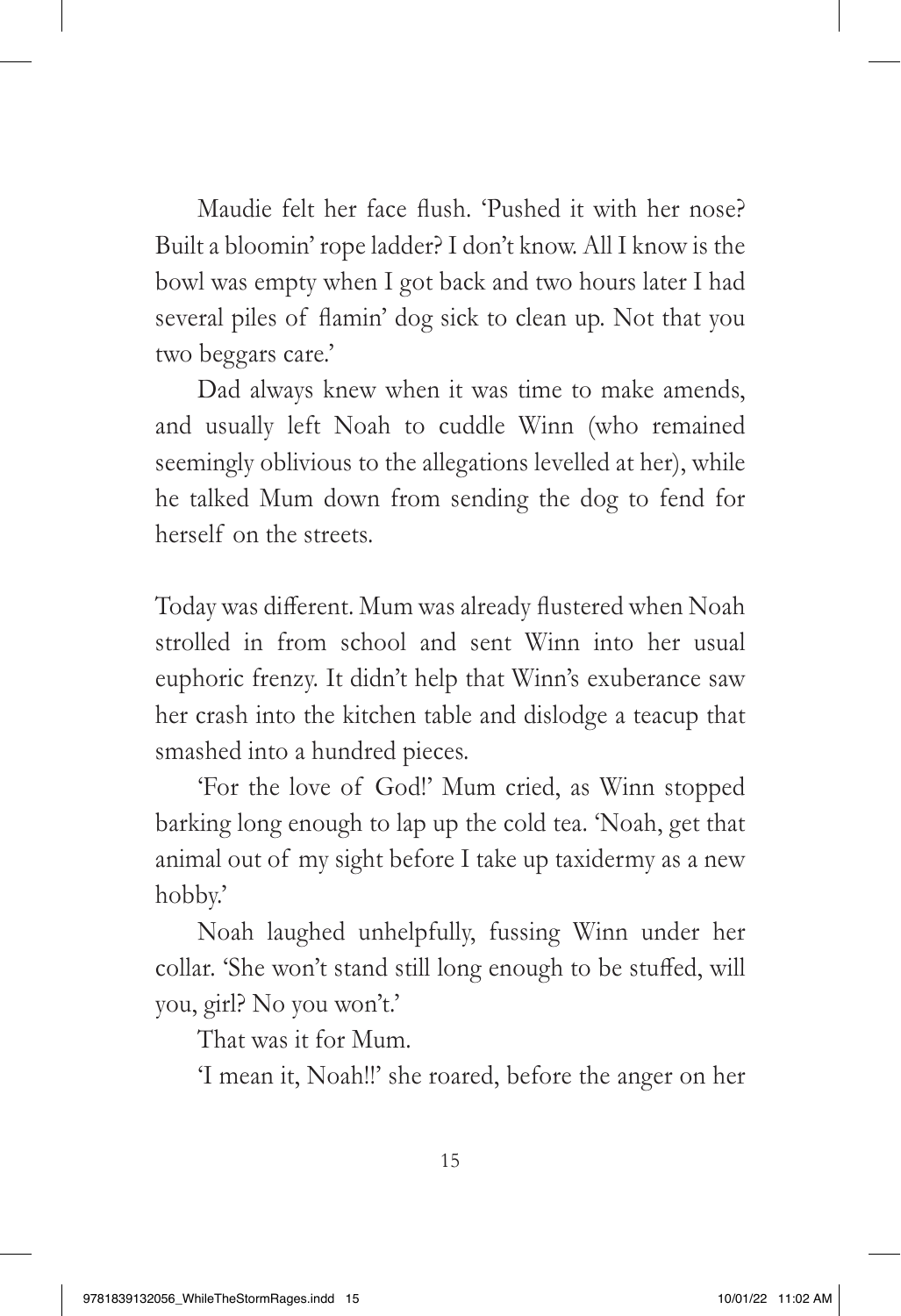face collapsed into a look of sheer, undiluted despair. Tears appeared and fell so quickly that Noah did something he rarely did, he put his mother before the dog. He pushed Winn into her basket and dashed to Mum.

'What is it?' he asked, though he feared the answer instantly. It couldn't be Dad. It couldn't, could it? He'd have barely been handed a rifle by now. And anyway, he thought, we aren't at war. Not yet.

'There's been an announcement,' Mum said. 'From the Prime Minister. He said that if war is declared, then they expect Hitler to start bombing immediately. That cities will be under attack.'

A shiver of horror went through Noah. 'How's he going to do that? We're an island.'

'He has planes. Lots of them. Rita next door says there'll be nothing left of London by Christmas.'

It shocked Noah to see Mum as frightened as this, almost as much as the words she was saying scared him. But he also remembered what Dad had said. Noah was the man of the house now. He had to be brave.

'It won't come to that, Mum. Mr Chamberlain and all them generals and colonels, they won't allow it. And even if a plane does get through, we'll fight back. We will. I will. I won't let anything happen to any of us. I promise.'